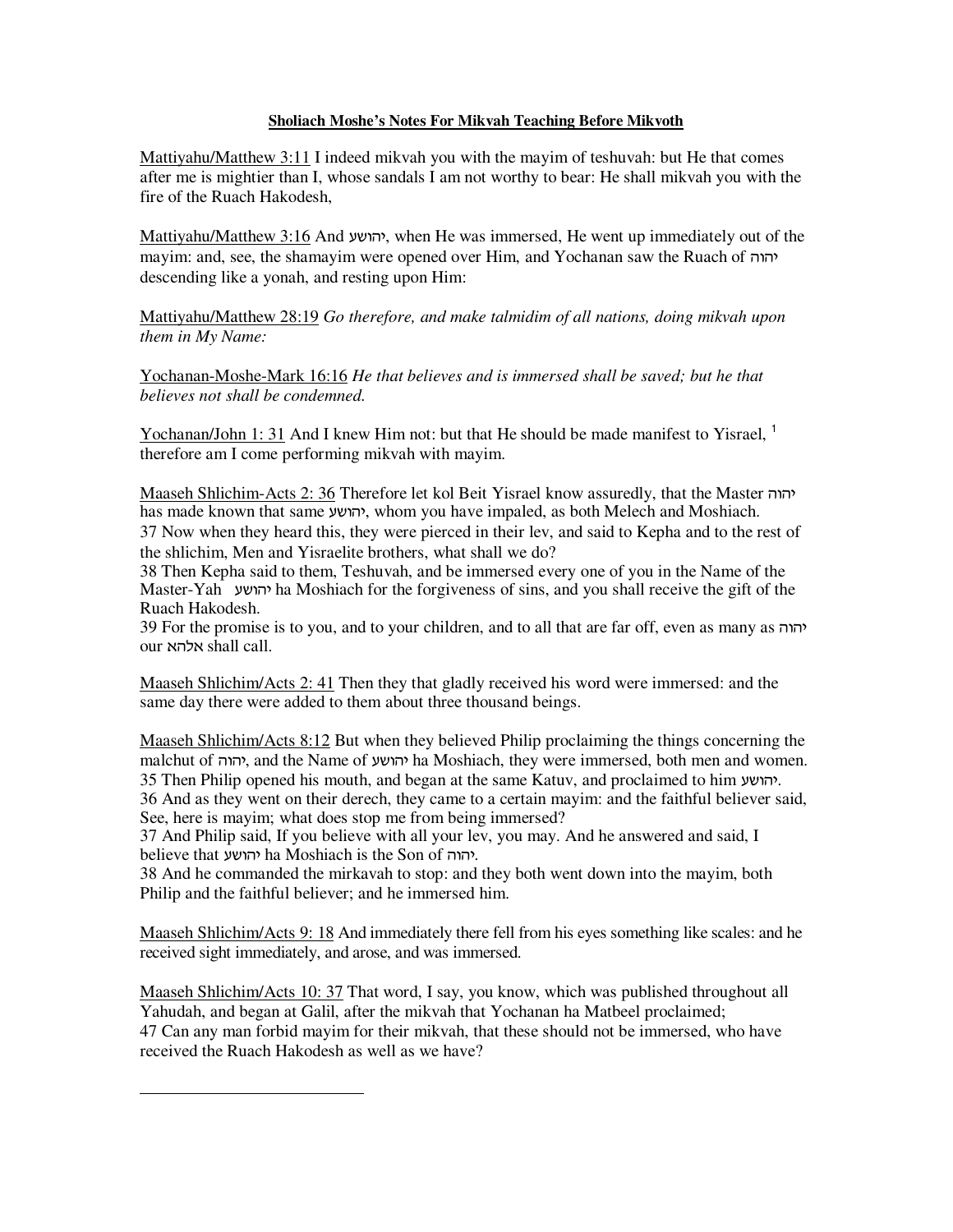48 And he commanded them to be immersed in the Name of יהושע.<sup>2</sup> Then they asked him to stay certain days.

Maaseh Shlichim/Acts 13:24 Whom Yochanan ha Matbeel had first proclaimed even before his coming by the mikvah of teshuvah, to all the people of Yisrael.

Maaseh Shlichim/Acts 16:15 And when she was immersed, and her household, she asked us, saying, If you have judged me to be faithful to יהוה, come into my bayit, and stay there. And she urged us.

Maaseh Shlichim/Acts 16:33 And he took them in that same hour of the night, and washed their stripes; and was immersed, he and all his mishpacha, right away.

Maaseh Shlichim/Acts 18:8 And Crispus, the rabbi of the synagogue, believed on  $y$ with all his bayit; and many of the Corinthians hearing believed, and were immersed.

Maaseh Shlichim/Acts 19: 4 Then said Shaul, Yochanan ha Matbeel truly immersed with the mikvah of teshuvah, saying to the people, that they should believe on Him who should come after him, that is, on Moshiach יהושע.

5 When they heard this, they were immersed in the Name of the Master gauvh.

Ivrim/Hebrews 6:4 For it is impossible for those who were once immersed in mikvah, <sup>3</sup> and have tasted of the heavenly gift, and were made partakers of the Ruach Hakodesh, 5 And have tasted the tov word of יהוה, and the powers of the olam haba, 6 And they fall away, to renew them again to teshuvah; seeing they impale by themselves the Son of vuvh again, and put Him to an open shame.

Ivrim/Hebrews 10:32 But remember the former days, in which, after you were immersed in mikvah, you endured great fights and sufferings;

Kefa Alef/1<sup>st</sup> Peter 3:21 Whose true likeness and reality also saves us, even mikvah,  $4$  not the putting away of the dirt of the flesh, but the answer of a tov conscience towards יהוה, by the resurrection of יהושע ha Moshiach:

Romiyah/Romans 6:4-7 Therefore we are buried with Him by mikvah into death: that like our Moshiach who was raised up from the dead by the tifereth of Abba, even so we also should have our halacha in a new chayim.

5 For if we have been planted together in the likeness of His death, we shall be also raised in the likeness of His resurrection:

6 Knowing this, that our old man <sup>5</sup> has been impaled with Him, that the body of sin might be destroyed, that from now on we should not serve sin.

7 For he that is dead is freed from serving sin.

 $\overline{a}$ 

Ephsiyah/Ephesians 4: 5 One Master יהוה, one emunah, one mikvah,